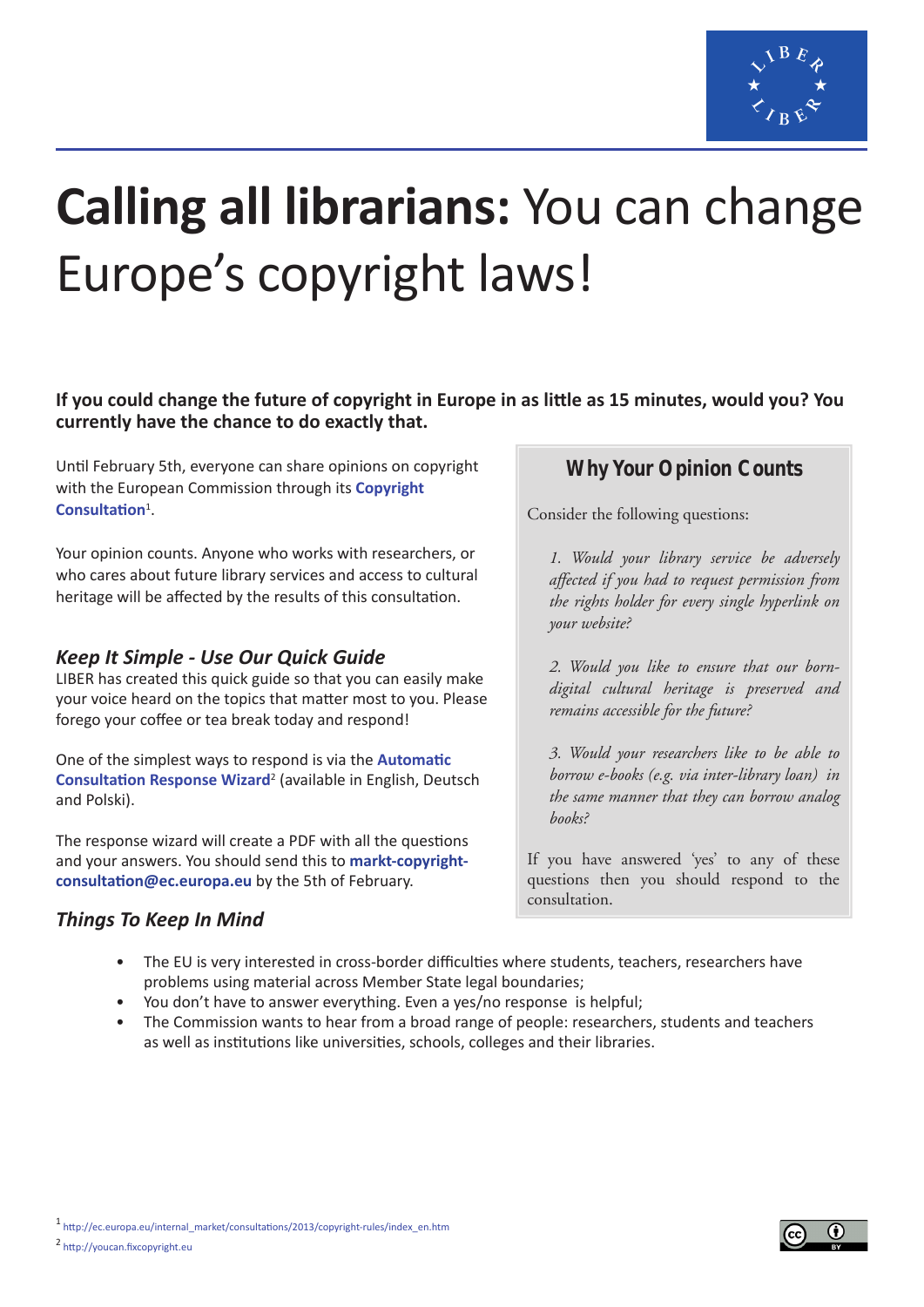

# *Guide To The Consultation*

Below you will find our notes for responding to the consultation. We have highlighted specific questions which we feel are especially important to the library community.

#### **A. Cross-border problems (questions 1-7 and 26-27)**

Think about content that you have legal access to. Can you easily share it across international borders or is this problematic? Similarly, can you license content across borders?

One example of this might be material in a particular language. Sharing it with other people who speak the same language (but who reside in another country) might be desirable but in order to do this you currently have to be an expert in your own copyright laws and those of other countries. You might give examples of certain services that would be desirable to offer, given a friendly copyright environment. For example, would a cross-border network for digital archiving be desirable?

#### **B. Extending copyright to reading and URLs (questions 11-12)**

We recommend answering 'no' to both questions. Both have important ramifications for how the internet is used and how small a quantity of words, or indeed the act of reading online, could be regulated by copyright or database laws. Librarians might consider how these questions could relate to catalogue records, which are not dissimilar to a URL in some senses.

#### **C. Registration of works and other subject matter – is it a good idea? (questions 15-18)**

Currently there are no requirements to register copyright. Would the encouragement of registration of rights make rights clearance for historical digitisation projects for example easier, or would this be too burdensome? (Note that under the Orphan Works Directive libraries, museums and educational establishments are being required to "register" Orphan Works.)

#### **D. Is the current period of copyright too long, too short or just right? (question 20)**

Current copyright is life plus 70 years. Related rights such as those for sound recordings and performances in the music sector last 70 years. This is 20 years longer than is required by international law. Answer this question if you have views on this point.

Given that most works from academics make no commercial returns for anybody 50 years after the death of the author, LIBER will answer that the duration of copyright in the EU should be base-lined with international norms at life plus 50 / 50 years as appropriate.

#### **E. Limitations and Exceptions – important for libraries and those in education! (questions 21-25)**

*Q21. Are there problems arising from the fact that most limitations and exceptions provided in the EU copyright directives are optional for the Member States?* **Yes.** There is to all intents and purposes no harmonisation in the EU for users of copyright works in the single market. This makes the cross-border use of copyright works problematic.

*Q22. Should some/all of the exceptions be made mandatory and, if so, is there a need for a higher level of harmonisation of such exceptions?* **Yes.** All those that relate to education, learning and access to knowledge should be mandatory. A harmonised approach to the adoption and implementation of limitations and exceptions across Europe is required to reduce legal uncertainty and to promote the circulation of knowledge in the single market.

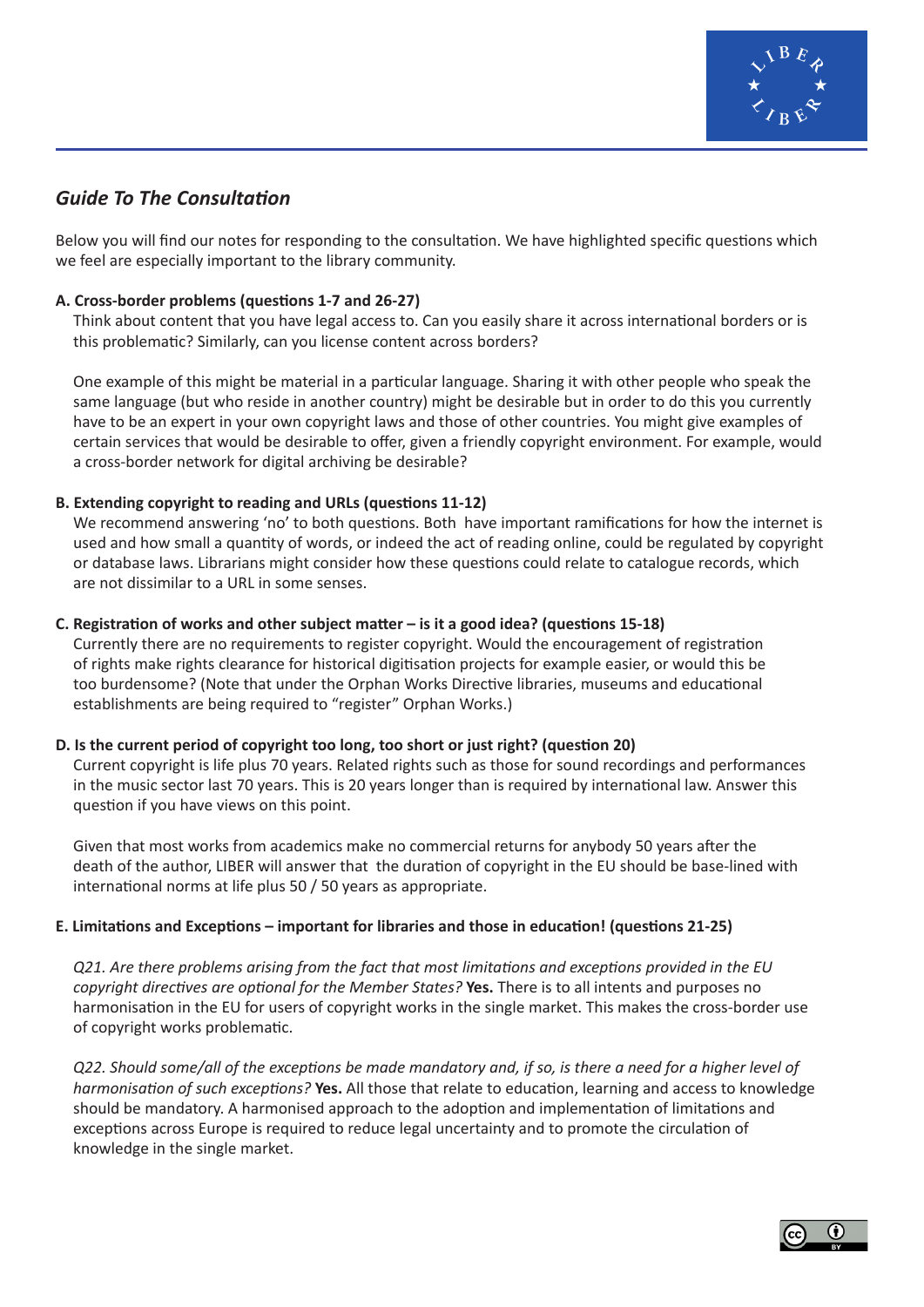

#### *23. Should any new limitations and exceptions be added to or removed from the existing catalogue? Please explain by referring to specific cases.* **No exceptions should be removed.**

You could ask for new mandatory exceptions such as:

- Text and data mining for all research purposes;
- An exception to ensure that nothing in a contract undermines limitations and exceptions in copyright law;
- Legal certainty for e-lending by libraries analogous to analogue e-lending;
- A new preservation exception allowing preservation networks between institutions (currently most preservation exceptions relate to preserving material in your own collection, rather than having digital mirror sites and activities between institutions);
- Publicly funded research results openly available regardless of contracts signed with a publisher;
- Research exceptions making no distinction between commercial and noncommercial purposes.

*24. Independently from the questions above, is there a need to provide for a greater degree of flexibility in the EU regulatory framework for limitations and exceptions?* **We recommend you answer 'Yes'.** Currently Europe has very tightly defined and prescriptive exceptions. Additional flexibility, particularly given the slow pace of legislative change as compared to rapid advancements in technology, would be desirable.

*25. If yes, what would be the best approach to provide for flexibility? (e.g. interpretation by national courts and the ECJ, periodic revisions of the directives, interpretations by the Commission, built-in flexibility, e.g. in the form of a fair-use or fair dealing provision / open norm, etc.)?* **Please explain indicating what would be the relative advantages and disadvantages of such an approach as well as its possible effects on the functioning of the Internal Market.** The United States, Israel, Singapore and South Korea have an exception known as 'fair use'. Rather than allowing a pre-defined activity, it is a test that can be applied to any activity that uses a copyright work to see if it undermines the legitimate interests of a rightsholder or not. A similar law is just one possible solution to the current situation in Europe.

#### **F. Text and Data Mining (questions 53-57)**

Given that these questions relate to modern, computer based research we believe it very important to answer these questions. Researchers want the ability to data mine the open web, as well as subscriptionbased content. We believe that a legislative solution is very much needed. This solution should allow data mining of any content to which you have legal access. Countries like the United States and Japan allow text and data mining in their law. For more information on why text and data mining reform is important, please see **[Text and Data Mining: Its importance and the need for change in Europe](http://libereurope.eu/news/tdm)**<sup>3</sup> .

#### **G. Respect for Rights – Enforcement (question 76)**

*Q76. In particular, is the current legal framework clear enough to allow for sufficient involvement of intermediaries (such as Internet service providers, advertising brokers, payment service providers, domain name registrars, etc.) in inhibiting online copyright infringements with a commercial purpose? If not, what measures would be useful to foster the cooperation of intermediaries?* **We believe any legislation dealing with intermediaries on the internet has to be extremely well thought through and defined appropriately.** In the UK and New Zealand, poor drafting of legislation meant that organisations like schools, libraries and universities were essentially defined as intermediaries in the same way as internet service providers. We believe it very important that organisation with a public policy function like a library or educational establishment should NOT be treated as an intermediary of any description.